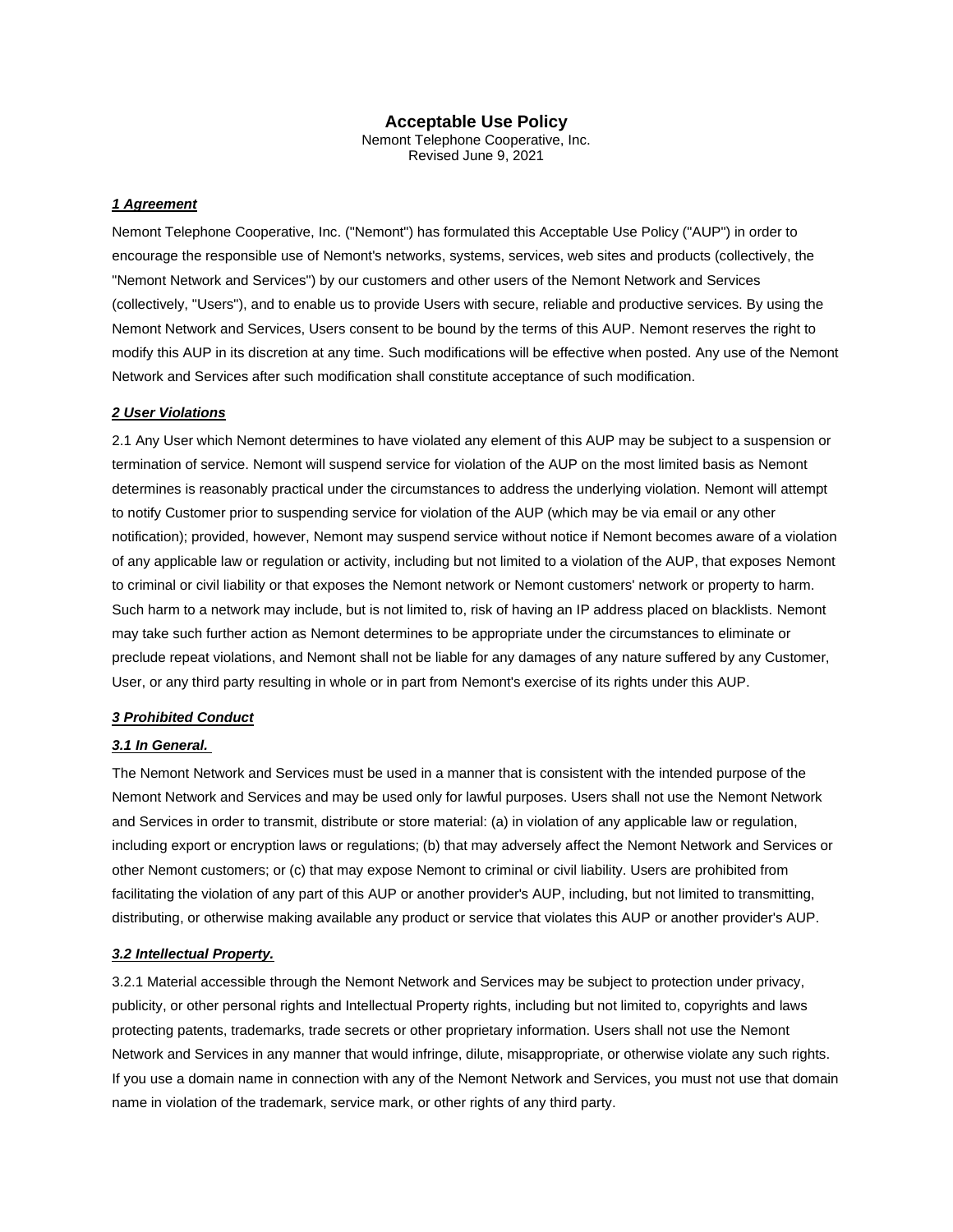3.2.2 Users shall not use the Nemont Network and Services to transmit, distribute or store material that may be harmful to or interfere with the Nemont Network and Services or any third party's networks, systems, services, or web sites. Such prohibited harmful content includes, but is not limited to, viruses, worms, or Trojan horses.

3.2.3 Users shall not use the Nemont Network and Services to transmit or distribute material containing fraudulent offers for goods or services, or any advertising or promotional materials that contain false, deceptive, or misleading statements, claims, or representations. In addition, Users are prohibited from submitting any false or inaccurate data on any order form, contract or online application, including the fraudulent use of credit cards.

# *3.4 Email and Unsolicited Messages.*

3.4.1 Users shall not use the Nemont Network and Services to transmit unsolicited e-mail messages, including, without limitation, unsolicited bulk email, where such emails could reasonably be expected to provoke complaints ("spam"). Further, Users are prohibited from using the service of another provider to send spam to promote a site hosted on or connected to the Nemont Network and Services. In addition, Users shall not use the Nemont Network and Services in order to (a) send e-mail messages which are excessive and/or intended to harass or annoy others, (b) continue to send e-mail messages to a recipient that has indicated that he/she does not wish to receive them, (c) send e-mail with forged TCP/IP packet header information, (d) send malicious e-mail, including, without limitation, "mailbombing", (e) send or receive e-mail messages in a manner that violates the use policies of any other Internet service provider, or (f) use an e-mail box exclusively as a storage space for data.

#### *3.5 Third Party Rules; Usenet.*

3.5.1 Users may have access through the Nemont Network and Services to search engines, subscription Web services, chat areas, bulletin boards, Web pages, USENET, or other services that promulgate rules, guidelines or agreements to govern their use. Users must adhere to any such rules, guidelines, or agreements.

3.5.2 Users shall not use the Nemont Network and Services to conduct activities that may be harmful to or interfere with the Nemont Network and Services or any third party's networks, systems, services, or Web sites, including, but not limited to, flooding, mail bombing, or denial of service attacks.

3.5.3 Users are prohibited from violating or attempting to violate the security of the Nemont Network and Services or the computers, accounts, or networks of another party.

3.5.4 Users are also prohibited from any activity considered a precursor to attempted security violations, including, but not limited to, any form of scanning, probing, or other testing or information gathering activity. Inappropriate activity may result in civil or criminal liability. Nemont will investigate such activity, and may involve and cooperate with law enforcement authorities in prosecuting Users involved in such activity.

### *3.6 Responsibility for Content.*

3.6.1 Nemont takes no responsibility for any material created or accessible on or through the Nemont Network and Services. Nemont is not obligated to monitor such material, but reserves the right to do so. Nemont will not exercise any editorial control over such material. In the event that Nemont becomes aware that any such material may violate this AUP and/or expose Nemont to civil or criminal liability, Nemont reserves the right to block access to such